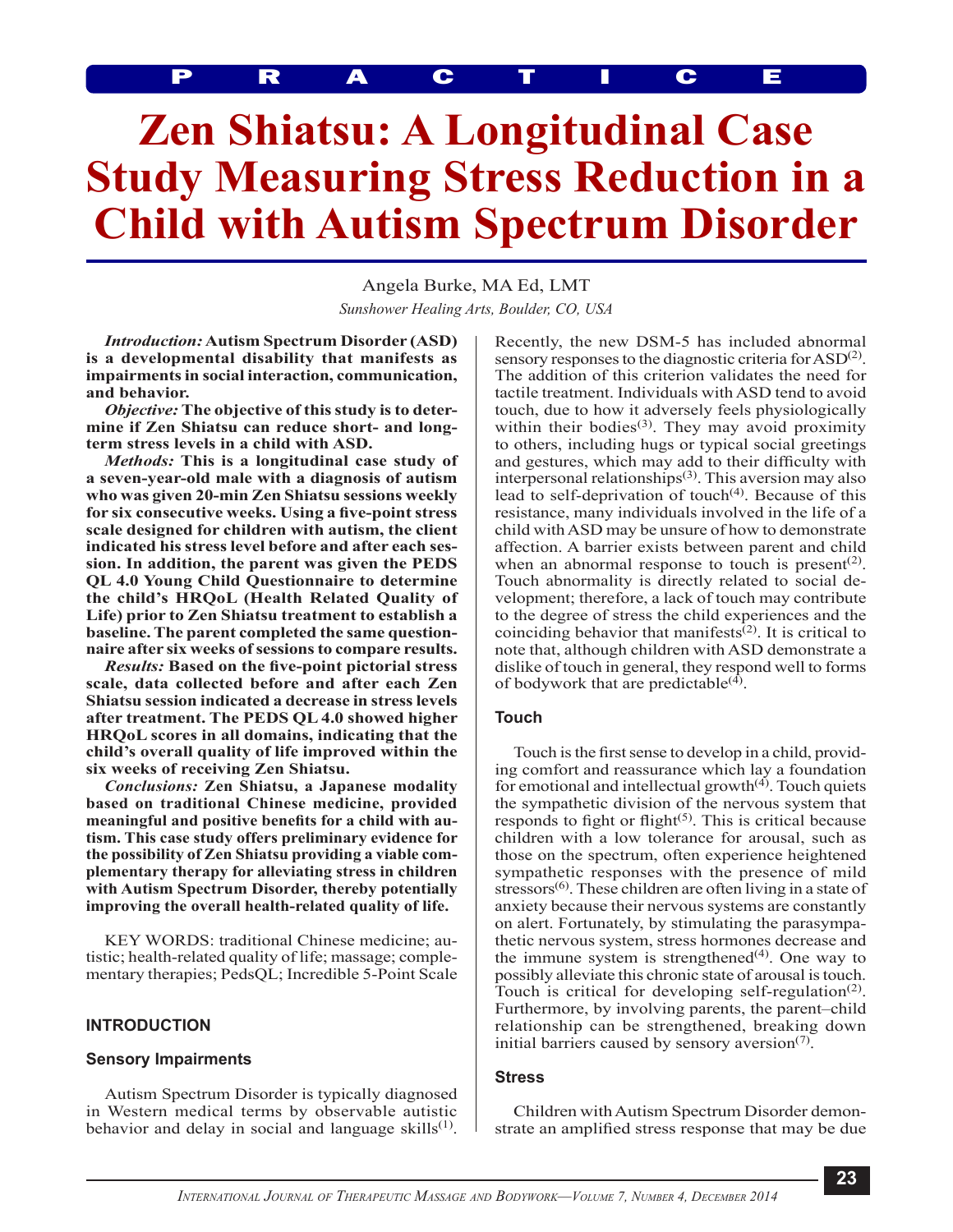to neurochemical factors, including abnormal excretion of cortisol, as well as difficulty handling stress and overstimulation of physiological response<sup>(8)</sup>. Anxiety disorders are higher in children with ASD and may be directly related to heightened sensory response, including touch<sup>(9)</sup>. Stress in a child with ASD can manifest in a variety of ways including withdrawal, obsessive interests, rumination, lack of focus, hyperactivity, and meltdowns<sup>(10)</sup>. The meltdown cycle generally includes a trigger that may or may not be evident, followed by rumbling, in which the child exhibits the first indication of a need to escape the stressor<sup>(10)</sup>. If the cycle is not stopped at this stage, rage may proceed which is exemplified by an outburst or severe withdrawal. Once the rage begins, it will generally run its course until the final phase of recovery is established. Because stress is a major attribute of ASD, it is important to utilize proactive measures to ensure the meltdown cycle is stopped $^{(10)}$ .

## **Zen Shiatsu**

Zen Shiatsu is a Japanese treatment derived from traditional Chinese medicine $(11)$ . It consists of utilizing a combination of pressure with the thumbs and fingers, stretching, and energy work theoretically influenced by the Earth's magnetic field $(11)$ . Zen Shiatsu improves the flow of blood, lymph, and ki within the body $(12)$ . Its purpose is to treat the whole person by interconnecting the physical, emotional, and spiritual spheres through touch in order to return equilibrium $(13)$ . Based on traditional Chinese medicine concepts, autism is a result of a partial block in an opening of the sensory system due to toxicity or deficiency $(1)$ . The senses do not collaborate due to the brain's lack of sensory retrieval from the outside world $^{(11)}$ . It is theorized that by treating the sensory impairment, the severity of autism may decrease $^{(11)}$ .

# **Case Study Objectives**

There is very little research linking Zen Shiatsu as a complementary health treatment for individuals with ASD. Other forms of complementary medicine, including Qigong Sensory Training (QST), have shown significant improvements as an early intervention in self-regulation of behavior and social/language in children with  $ASD<sup>(14)</sup>$ . In a recent study, Qigong massage demonstrated capabilities of improving tactile abnormalities in young children<sup> $(2)$ </sup>. Acupuncture has also demonstrated varying measures of success<sup> $(15)$ </sup>. Based on these results, it is natural to question if Zen Shiatsu is a viable intervention for stress reduction in children with ASD. The objective of this case study is to measure one child's stress levels before and after a 20-min Shiatsu session, as well as compare the results of a parent inventory,

before the six week intervention and afterward, in order to measure overall change.

# **METHODS**

## **Client Profile**

The client is a seven-year-old male with a diagnosis of Autism Spectrum Disorder. He was diagnosed by an Autism Specialist one week after turning three years of age. The client's communication skills are basic. Although he has speech, it mainly consists of echolalia comprising of repetitive dialogue from his favorite television shows. He is able to make short requests and will repeat what is said to him. The client attends an Intensive Learning Center at the local elementary school where he receives special support, including therapy from the Speech/Language Pathologist, Occupational Therapist, and Social Worker. The client also receives ABA Therapy (Applied Behavioral Analysis) at an Autism Center.

The client has frequent meltdowns when he becomes frustrated. His mother reports meltdown behavior occurring 5–20 times per day, lasting from 30 s to 1 hr. The client expresses stress through vocalization. He will clearly say "no" or cry or scream. Loud noises create additional stress. The client's parents proactively avoid stressful environments and are in sync to his basic needs, including hunger and toileting that can trigger additional discomfort.

# **Selected Treatment**

Zen Shiatsu was the chosen modality for this study due to its noninvasive and holistic nature. Zen Shiatsu can be given fully clothed<sup> $(12)$ </sup> and, unlike acupuncture, there are no needles that may trigger adverse effects including bleeding, crying, fear, and pain<sup>(16)</sup>. Likewise, Shiatsu has the capabilities of addressing not only the physical body, but the emotional and spiritual well-being of the client. Zen Shiatsu has the potential to restore balance to the body while preventing the buildup of stress, including anxiety and depression $(17)$ . Autism Spectrum Disorder is a multifaceted and complex disorder that has multiple causal elements and requires an integrative approach to treatment<sup>(18)</sup>. Zen Shiatsu takes into account the whole person and utilizes touch to integrate the child's systems, allowing for an embodied experience that enables the body, brain, and mind to cohesively process information<sup>(18)</sup>.

Treatment was given at the Boulder College of Massage Therapy Clinic in Boulder, Colorado. The licensed Massage Therapist who provided the treatments (author) in this case study has over 100 hrs of training in Zen Shiatsu, specializes in pediatric massage, possesses a Master's Degree in Special Education and, at the time of the study, had 12 years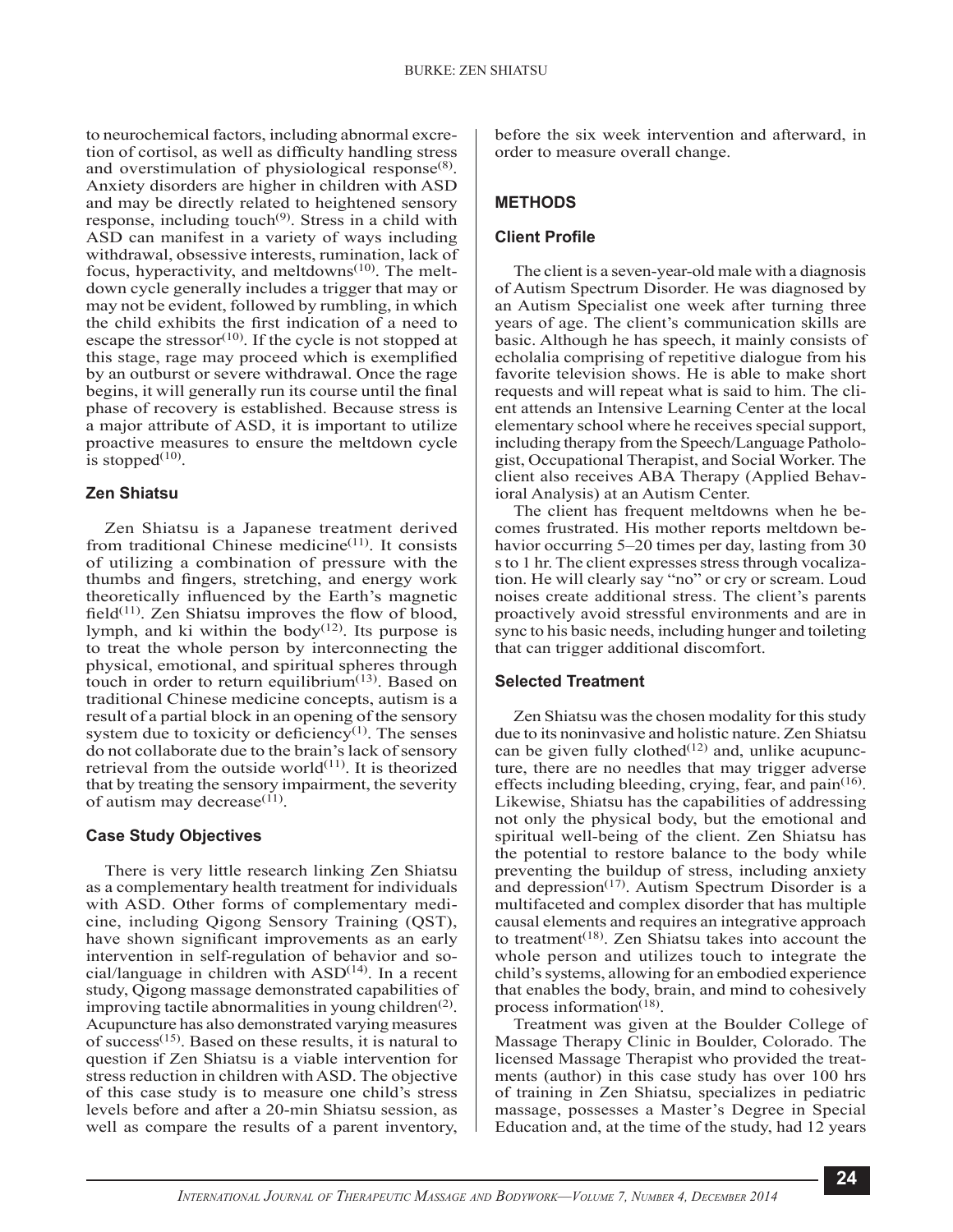of experience working with children with Autism Spectrum Disorders.

#### **Initial Intake**

Upon arriving at the first Zen Shiatsu session with his mother, the client was immediately alarmed due to the clinical environment which he perceived to be a doctor's office. He continuously walked toward the door of the room, wanting to leave. Due to his anxiety with hospital and clinical settings, it took an additional 10 min for him to agree to lie on the massage table. The entire first session was given with his mother on the table beside him. At this point, a treatment goal was to establish familiarity and comfort in the massage setting and to work on independence apart from his mother. The treatment plan was to reduce overall stress, including anxiety.

#### **Treatment Overview**

The client received 20-min weekly Zen Shiatsu sessions for six consecutive weeks. The sessions consisted mostly of palming and tracing the meridians, with some tsubo (point) work. Each session began with gentle rocking to initiate a parasympathetic response before beginning palming. The client responded well to palming techniques, preferring to lie in the prone position. Treatment in the supine position was also administered. The client did not like his arms touched initially; however, by the third session he allowed the practitioner to palm his arms and trace the meridians. He tolerated tsubos with bladder, kidney, gallbladder and stomach being the most frequently scanned meridians requiring treatment. During the first two treatments, very light pressure was used. The pressure increased with each session and by the fifth and sixth sessions, body weight pressure was applied by the practitioner with success. It is critical to note that, although the session was structured, room for modifications was allowed in order to best meet the client's needs. His mother was a source of comfort and she was in the room at all times, most often within a hand's reach of the client.

#### **Measures**

Prior to the session, the client was given a chart of the "The Incredible 5-Point Scale", created by Kari Dunn Buron and Mitzi Curtis<sup>(19)</sup>. The scale is a specifically designed tool for children with ASD that provides a systematic avenue to express emotional information<sup> $(19)$ </sup>. The scale is a pictorial chart displaying five facial expressions ranging in emotions from 1, indicating feelings of calm and peace, to 5, indicating explosive, fight or flight, meltdown behavior. Each of the numbers was thoroughly discussed so that the pictures made sense to the client. The pictures expressed succinct levels of stress that the client

could relate to and apply to his own behavior and emotions with meaningful, real-life examples. The client's mother assisted with this process. The client pointed to the picture that corresponded to how he was feeling before the session. After Zen Shiatsu, he pointed again to the picture and number indicating his current stress level. The ratings were compared to demonstrate the change in stress levels prior to and after Zen Shiatsu.

Due to the high amounts of parental stress and care involvement by parents of Autistic children, feedback from the client's mother was important to this case study<sup>(2)</sup>. The Pediatric Quality of Life Inventory Version 4.0 (PEDS QL 4.0)<sup>(20)</sup> was used to measure the client's health-related quality of life (HRQoL) via parent proxy. Data collected from the PEDS QL 4.021 established a baseline from which to gauge progress over the six-week course of treatments. Data were gathered in the following domains and calculated in summary scores: Physical Functioning (8 items), Emotional Functioning (5 items), Social Functioning (5 items), and School Functioning (5 items). The questionnaire consists of ratings as follows:  $0 =$  never a problem;  $1 =$ almost never a problem;  $2 =$ sometimes a problem;  $3 =$  often a problem;  $4 =$  almost always a problem. The scores were transformed into a scale range of 0–100, with higher scores indicating a more positive HRQoL.

#### **RESULTS**

The stress level of the client decreased after each 20-min Zen Shiatsu session as measured by the "Incredible 5-Point Scale" designed for children with Autism. Figure 1 is a graphical representation of client-reported stress levels ranging from 1 (calm) to 5 (meltdown behavior) collected prior to and after each treatment session. Prior to the start of Session 1, the client experienced the greatest amount of stress, which was close to meltdown behavior, including a strong desire to leave the room. With the help of his mother, touch was slowly introduced and the stress level declined post-treatment. As the weekly



*Figure 1. Pretreatment stress levels prior to 20 min of Zen Shiatsu compared to post-treatment levels, using a five-point scale ranging from 1 (low stress) to 5 (meltdown).*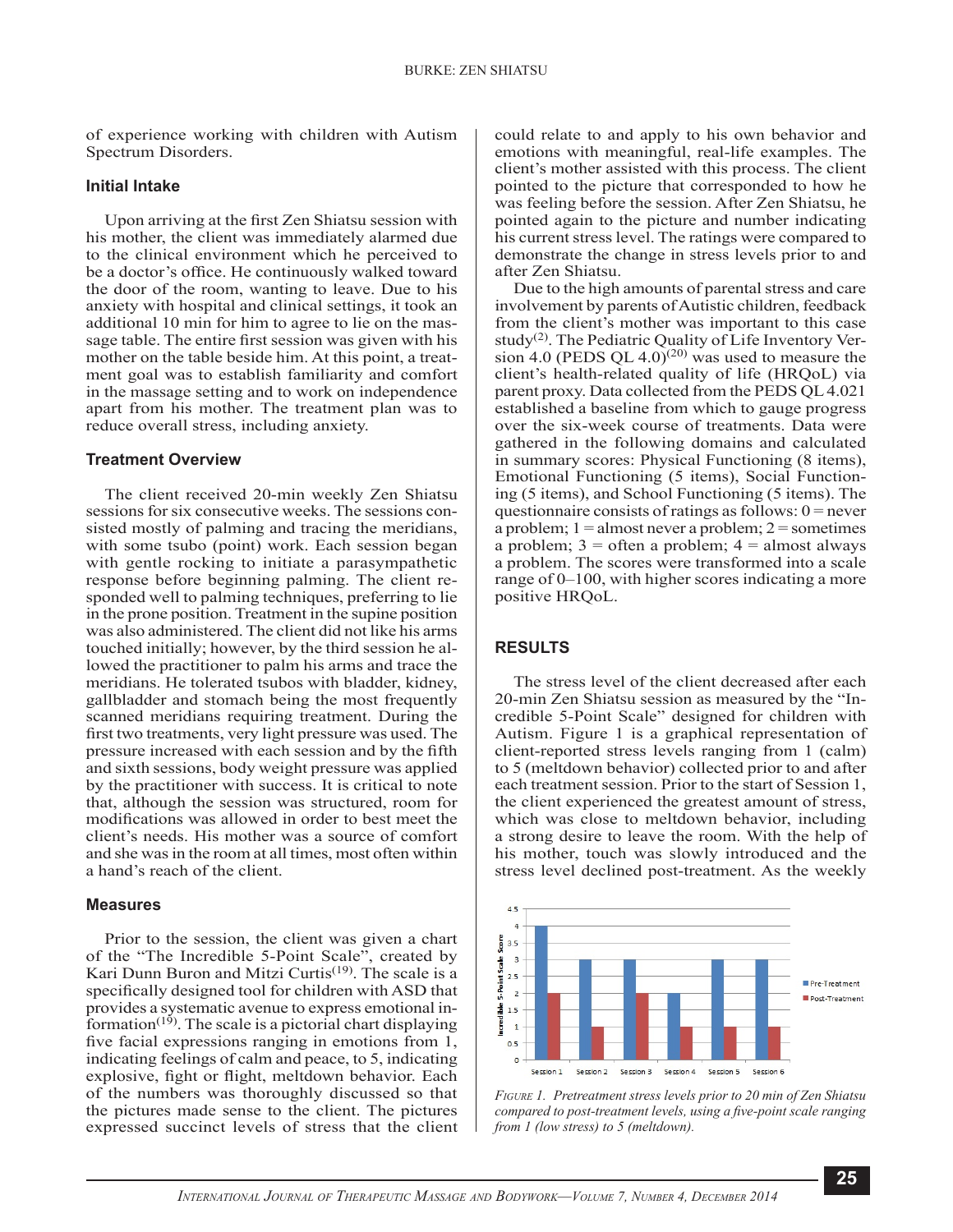sessions progressed, the client became familiar with the technique and tolerance to touch increased. The client exhibited favorable response to the tracing of meridians and had moments of complete stillness.

The information gathered from the PEDS QL 4.0 demonstrated an increase in HRQoL from baseline to postcourse of treatment (Table 1). Scores were linearly transformed from a 5-point Likert scale to a  $0-100$  scale using the scoring manual<sup>(21)</sup>. Higher numbers indicate a better HRQoL.

Table 1 shows an increase in HRQoL on all four multidimensional scales from baseline to postcourse of treatment. The baseline result for Physical Functioning was 63, with the after-treatment score improving to 69. Emotional Functioning changed from a score of 50 to 55. Although the Social Functioning domain had the lowest HRQoL scores, it also had the greatest increase, with a baseline of 45 and a posttreatment score of 54. School Functioning improved by five points, with a baseline of 70 and an aftertreatment score of 75. Lastly, the Total Score for the PEDS QL 4.0 improved 6.5 points from baseline to postcourse of treatment with the post-treatment Total Score (64.1) approaching that of the established cutoff point for at-risk status when using the parent proxy, which is  $65.4<sup>(22)</sup>$ .

#### **Subsequent and Final Intakes**

The client demonstrated noticeable improvement in his willingness to come to the Zen Shiatsu sessions. His mother reported that he "seems very happy to go to Shiatsu sessions" and consistently wrote that he was calm and in good spirits afterward and into the evening. By the second session, the client independently got on the massage table with his mother close by. During the third session, the client made noticeable eye contact with the practitioner and at the end of the six week interval, the client willingly gave the practitioner a hug.

#### **DISCUSSION**

The objective in this case study was to explore the effects of Zen Shiatsu on one child with autism

Table 1. Baseline and Post-Treatment Summary Scores for the PEDS QL 4.0 Prior To and After Six Weeks of Zen Shiatsu; Higher Scores Indicate a Better HRQoL

| PEDS OL 4.0                  | <i>Baseline</i> | Post-Treatment |
|------------------------------|-----------------|----------------|
| <b>Physical Functioning</b>  | 63              | 69             |
| <b>Emotional Functioning</b> | 50              | 55             |
| Social Functioning           | 45              | 54             |
| School Functioning           | 70              | 75             |
| <b>Total Score</b>           | 57.6            | 64 1           |

to determine if his stress level could be reduced, thereby improving his overall health-related quality of life. For this child, a course of Zen Shiatsu achieved these goals and offered preliminary evidence for the possibility of Zen Shiatsu providing a viable complementary therapy for alleviating stress in children with ASD.

The findings from this case study are important because stress in children with ASD can become a never-ending cycle, catapulting the child into crisis level living for weeks at a time(13). Negative stress is more evident in children with low tolerance for external and internal stimuli, such as children with  $ASD<sup>(23)</sup>$ . When stress is experienced, hormones, including adrenalin and cortisol, are released in the body to prepare the individual for action $(13)$ . Muscles tense, blood pressure increases, breathing intensifies, and the heart and lungs must work harder $(13)$ . Additional issues may arise including constipation, sleep problems, headaches, eczema, and a lack of focus $(13)$ . Long-term stress can lead to a depression of the immune system $^{(13)}$ .

Because stress and anxiety are common in children on the spectrum, it is imperative that stress management techniques are implemented $(10)$ . Living in a constant state of stress is not healthy for the child's overall quality of life. Children with ASD have minimal autonomic flexibility, preventing them from moving out of a state of high arousal to relaxation with ease<sup>(24)</sup>.

Touch is a natural treatment for stress, especially for children<sup>(13)</sup>. In this case study, Zen Shiatsu was implemented with positive results, indicating the modality may be useful for treating symptoms of stress on a short- and long-term basis. Touch has the capabilities of stimulating the central nervous system in order to lessen levels of stress and anxiety<sup>(4)</sup>. This was evident in the congregated data measuring stress levels prior to and after a 20-min Zen Shiatsu session. The stress level of the client consistently dropped, providing support to the hypothesis that the meltdown cycle may be proactively stopped if treatment is provided during the rumbling phase. Future efforts to examine Zen Shiatsu's effectiveness in this regard are warranted. Positive results were also apparent when comparing the baseline results of the PEDS QL 4.0 prior to six weeks of Zen Shiatsu and afterward. Results were most profound in the Social Functioning domain with a 9-point increase in HRQoL which may indicate Zen Shiatsu's benefit to social deficits. This correlates well with the theory established by the study utilizing Qigong Sensory Training demonstrating improved social ability in children with  $ASD<sup>(13)</sup>$ . It is possible that by reducing stress, the child's sensory tolerance is increased, thereby allowing an extension of social opportunities. By treating the sensory impairment, it is plausible that the severity of autism may de $crease<sup>(1)</sup>$ . In addition, as tolerance to touch increases,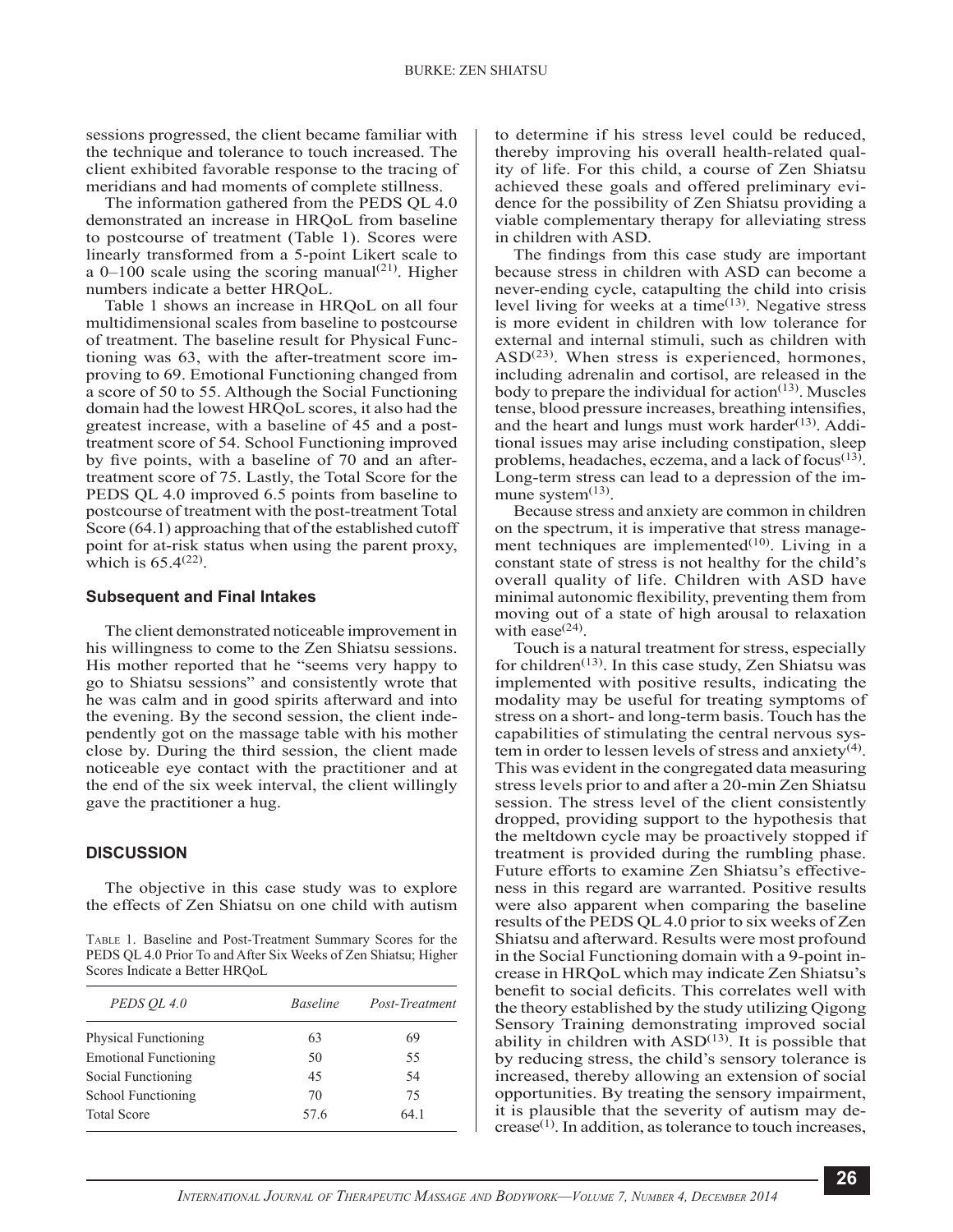bonding opportunities for parents may arise. Due to parental touch being the most effective means for helping a child self-regulate<sup> $(2)$ </sup>, training opportunities for parents to learn basic Zen Shiatsu techniques may be beneficial in carrying out long-term treatment. Also notable is this child's post-treatment Total Score on the PEDS QL 4.0 which approached the cutoff point for at-risk status<sup> $(22)$ </sup>. Such a change in status could have profound effects for families of an autistic child. While crossover in risk status did not occur during the course of this case study, the possibility that continued treatment could have provoked such a crossover should not be disregarded. Future research designs could consider change in risk status as an outcome when examining Zen Shiatsu effects on stress and HRQoL in children with autism.

Because minimal research studies exist connecting stress reduction in children with ASD with Zen Shiatsu, these findings stand relatively alone. It is important that further research be conducted in order to determine if Zen Shiatsu is a sustainable complementary therapy for these children. Correlation to meridian theory would also be beneficial, to compare if acupuncture and Zen Shiatsu achieve similar results in restoring balance to the child with  $ASD<sup>(25)</sup>$ .

The discussion presented in the case study is based on one client with autism. It is important to note that children with ASD have varying needs and are all unique. To increase validity, a wider sample of the population should be assessed to determine if similar results are found. Furthermore, this study was conducted in six weeks. A longer duration of assessment would be beneficial in determining the long-term effects of Zen Shiatsu in stress reduction and HRQoL for children with ASD.

## **ACKNOWLEDGMENTS**

The Quality of Life study described in this paper was carried out using the PEDSQL, developed by James W. Vami. Thank you to Helen Grigg and Healing Spirits Massage Training Program in Boulder, Colorado. Thank you to the former Boulder College of Massage Therapy, as well as the participating client and his mother whose cooperation is greatly appreciated.

## **CONFLICT OF INTEREST NOTIFICATION**

The authors declare there are no conflicts of interest.

#### **COPYRIGHT**

Published under the CreativeCommons Attribution-NonCommercial-NoDerivs 3.0 License.

#### **REFERENCES**

- 1. Silva L, Schalock M, Ayres R. A model and treatment for autism at the convergence of Chinese medicine and Western science. First 130 cases. *Chin J Integr Med*. 2011;17(6):421–429.
- 2. Silva L, Schalock M. Treatment of tactile impairment in young children with autism: results with qigong massage. *Int J Ther Massage Bodywork*. 2013;6(4):12–20.
- 3. Attwood T. *The Complete Guide to Asperger's Syndrome*. London and Philadelphia: Jessica Kingsley Publishers; 2007.
- 4. Fields T. *Touch*. Cambridge: The MIT Press; 2003.
- 5. Kuntzman J, Tortora G. *Anatomy and Physiology for the Manual Therapies*. Hoboken: John Wiley & Sons, Inc.; 2010.
- 6. Bellini S. *Building Social Relationships: a Systematic Approach to Teaching Social Interaction Skills to Children and Adolescents with Autism Spectrum Disorders and Other Social Difficulties*. Shawnee Mission: Autism Asperger Publishing Co; 2008.
- 7. Lofthouse N, Hendren R, Hurt E, Arnold LE, Butter E. A review of complementary and alternative treatments for autism spectrum disorders. *Autism Res Treat*. 2012;870391.
- 8. Lakshmi Priya MD, Geetha A, Suganya V, Sujatha S. Abnormal circadian rhythm and cortisol excretion in autistic children: a clinical study. *Croat Med J*. 2013;54:33–41.
- 9. Green SA, Ben-Sasson A. Anxiety disorders and sensory over-responsivity in children with autism spectrum disorders: Is there a causal relationship? *J Autism Dev Disord*. 2010;40(12):1495–1504.
- 10. Smith Myles B. Behavioral forms of stress managements for individuals with Asperger's syndrome. *Child Adolesc Psychiatr Clin N Am*. 2003;12(1):123–141.
- 11. Beresfortd-Cooke C. *Shiatsu Theory and Practice*, 3rd ed. Edinburg: Churchill Livingstone; 2011.
- 12. Price ZM, Fox NJ, Mathers NJ. Delivering shiatsu in a primary care setting: benefits and challenges. *Complement Ther Clin Prac*. 2012;18:37–42.
- 13. Atkinson M. *Healing Touch for Children: Massage, Reflexology and Acupressure for Children from 4-12 Years Old*. New York, NY: Octopus Books USA; 2009.
- 14. Silva L, Schalock M, Gabrielsen K. Early intervention for autism with a parent-delivered qigong massage program: a randomizing controlled trial. *Am J Occup Ther*. 2011;65(5):550–559.
- 15. Yin Lo S. Diagnosis, treatment and prevention of autism via meridian theory. *Am J Chin Med*. 2012;40(1):39–56.
- 16. Cheuk DKL, Wong V, Chen WX. Acupuncture for autism spectrum disorders (ASD). Cochrane Database Syst Rev. 2011, Issue 9. Art. No.: CD007849.
- 17. Robinson N, Lorenc A, Liao X. The evidence for Shiatsu: a systematic review of Shiatsu and acupressure. *BMC Complement Altern Med*. 2011;11:88.
- 18. De Jaegher H. Embodiment and sense-making in autism. *Front Integr Neurosci*. 2013;7:15.
- 19. Dunn Buron K, Curtis M. The Incredible 5-Point Scale: The Significantly Improved and Expanded Second Edition. Shawnee Mission: AAPC Publishing; 2012.
- 20. Varni JW, Seid M, Kurtin PS. PedsQL™ 4.0: Reliability and validity of the Pediatric Quality of Life Inventory Version 4.0 Generic Core Scales in healthy and patient populations. *Med Care*. 2001;39\*8):800–812.